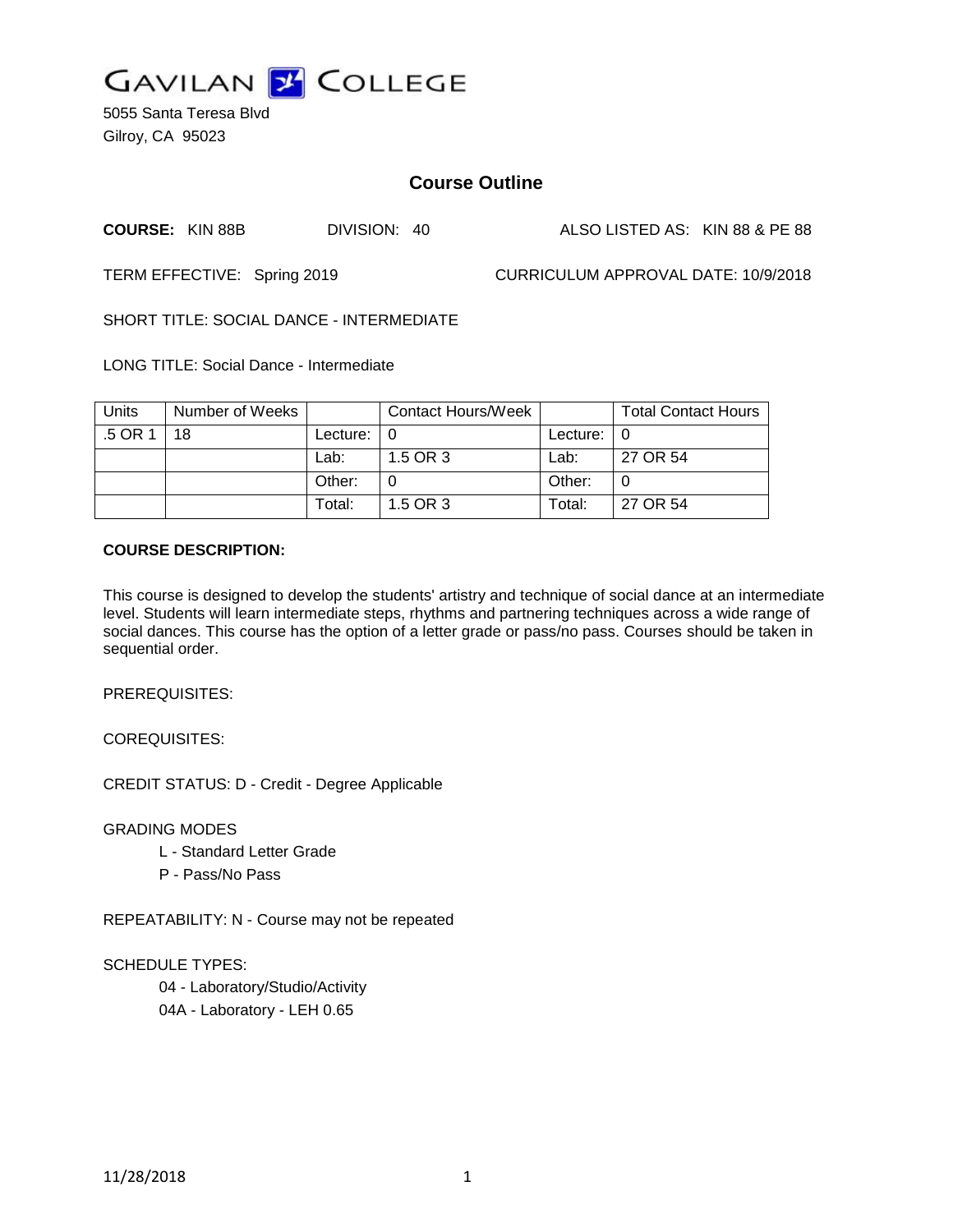# **STUDENT LEARNING OUTCOMES:**

1. Perform intermediate patterns of the dances presented in class with accurate steps, rhythm, and appropriate style.

Measure of assessment: demonstration, exam

Year assessed, or planned year of assessment: 2017

Semester: Spring

2. Improvise with a partner sequences in each social dance form presented.

Measure of assessment: demonstration, role playing

Year assessed, or planned year of assessment: 2017

Semester: Spring

# **CONTENT, STUDENT PERFORMANCE OBJECTIVES, OUT-OF-CLASS ASSIGNMENTS**

Curriculum Approval Date: 10/9/2018

4 - 8 Hours

Content: Orientation. Review the basic Merengue steps, turns, passes and partnering techniques. Introduce the intermediate skills of

the dip and the helicopter. Presentation on leading and following techniques regarding maintaining a frame and positioning.

Student Performance Objectives (SPO): Demonstrate the Merengue dip and the helicopter. Maintain proper connection and compression while performing various steps, turns and passes.

#### 3.5 - 7 Hours

Content: Review the Waltz steps, turns and leading and following techniques presented in the beginning level. Introduce intermediate level steps such as the progressive twinkles, hesitations and grapevines. Presentation on partnering techniques relating to posture and balance.

Student Performance Objectives (SPO): Demonstrate the intermediate level Waltz steps presented, such as progressive twinkles, hesitations and grapevines. Utilize proper posture and balance during the various patterns of movement.

#### 3.5 - 7 Hours

Content: Review the basic Rumba steps, turns, walks and partnering techniques. Introduce Rumba pivot turns as well as the role of the leader and follower.

Student Performance Objectives (SPO): Demonstrate Rumba pivot turns and perform their role based on if they are leading or following.

#### 3.5 - 7 Hours

Content: Review of the Cha Cha steps, turns, breaks and chase as well as the partnering techniques. Presentation on the intermediate level skills of paseo and half moons. Presentation on partnering as it relates to timing and artistry.

Student Performance Objectives (SPO): Perform Cha Cha paseos and half moons. Demonstrate correct timing and artistry during their performance.

# 3.5 - 7 Hours

Content: Review of the basic Salsa steps, breaks, leads and partnering techniques. Introduce hook turns, waist pass, egg beater and helicopters. Presentation on the role of the leader and the follower as it relates to maintaining a frame and positioning.

Student Performance Objectives (SPO): Demonstrate the intermediate Salsa skills presented, such as hook turns, waist pass, egg beater and helicopters. Maintain proper connection and compression while performing various steps, turns and passes.

### 3.5 - 7 Hours

Content: Review the Tango and any other social dances presented at the beginning level, including leading and following techniques. Introduce intermediate level skills for the Tango and any other social dances presented. Presentation on intermediate level partnering techniques, including focusing on timing, musicality and artistry.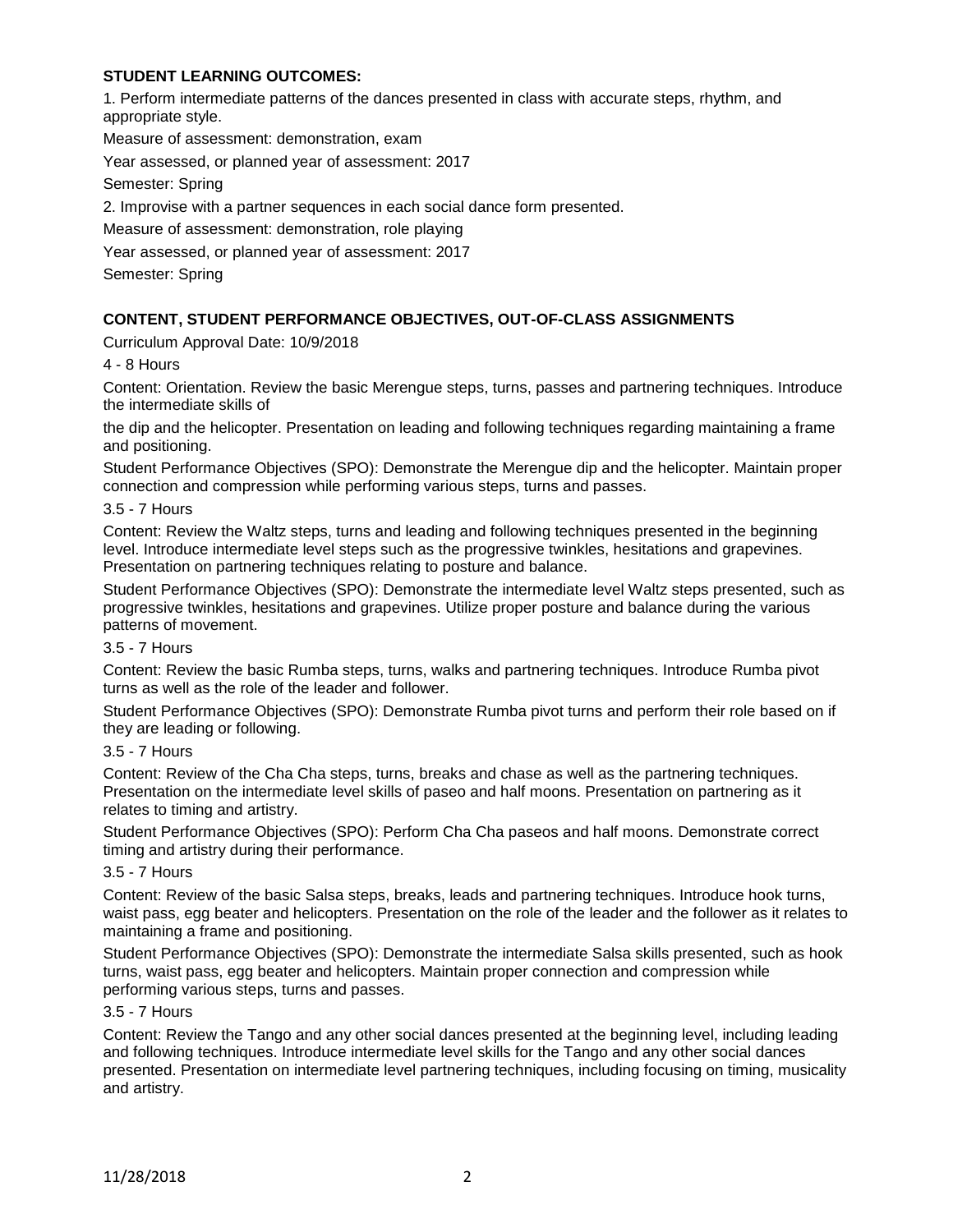Student Performance Objectives (SPO): Demonstrate the intermediate level skills for the Tango and any other social dances presented. Utilize partnering techniques which demonstrate proper timing, musicality and artistry.

4.5 - 9 Hours

Content: Review the basic Swing Dance steps, turns, kicks and partnering techniques. Introduce the triple time East Coast swing. Presentation on leading and following techniques as it relates to tempo and style. Review of all dances.

Student Performance Objectives (SPO): Demonstrate the triple time East Coast swing while utilizing leading and following techniques which allow the leader to set the tempo and style. 2 Hours

# **METHODS OF INSTRUCTION:**

guided practice, demonstration, discussion

# **OUT OF CLASS ASSIGNMENTS:**

Required Outside Hours: 0 Assignment Description: No out of class assignments are required as this is a lab course.

# **METHODS OF EVALUATION:**

Skill demonstrations Percent of total grade: 40.00 % Percent range of total grade: 40 % to 60 % Demonstration Exams Objective examinations Percent of total grade: 0.00 % Percent range of total grade: 0 % to 20 % Other: Short Answer Other methods of evaluation Percent of total grade: 40.00 % Percent range of total grade: 40 % to 60 % Class participation

# **REPRESENTATIVE TEXTBOOKS:**